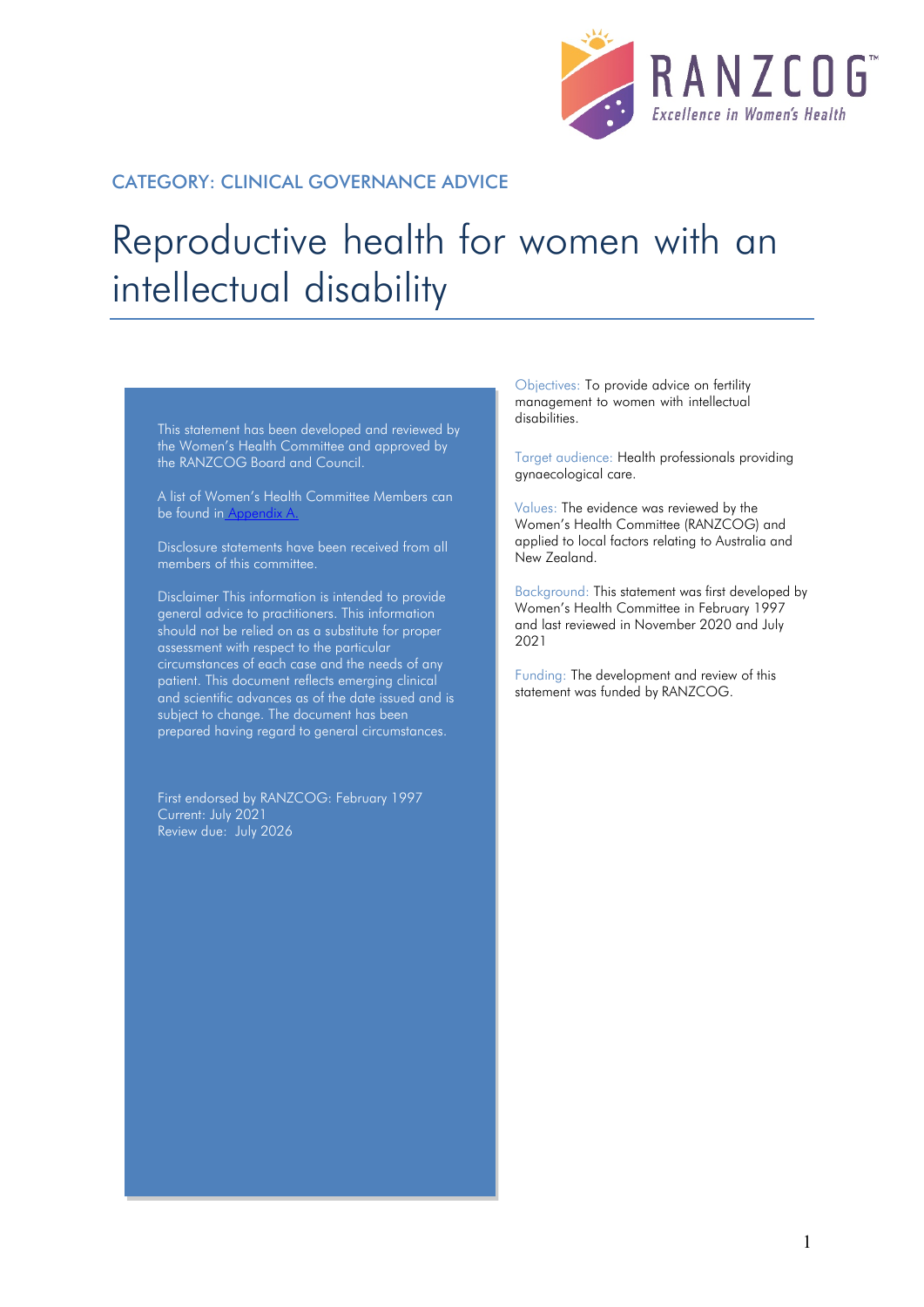## Table of Contents

| Appendix B Overview of the development and review process for this statement  9 |
|---------------------------------------------------------------------------------|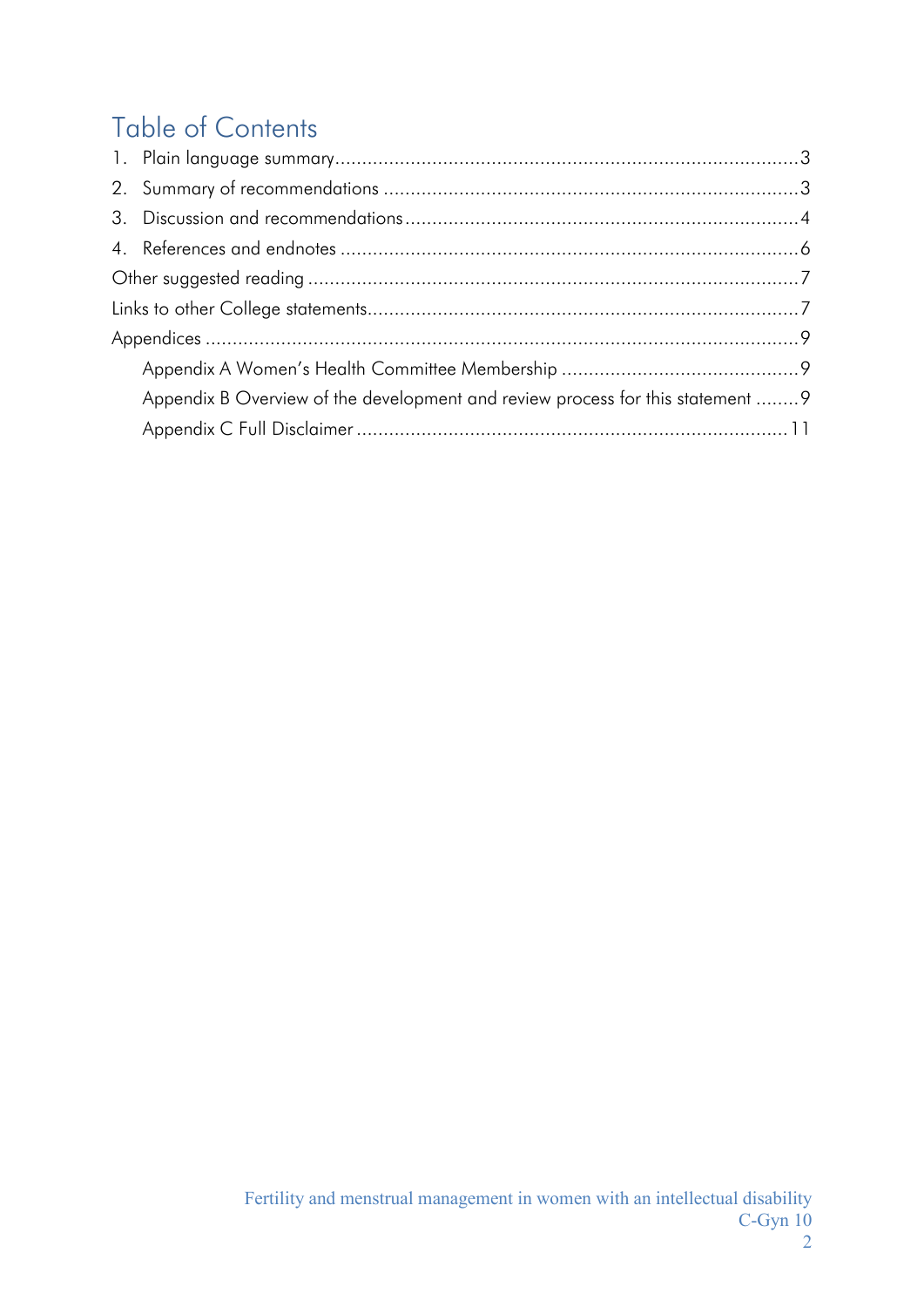## <span id="page-2-0"></span>**1. Plain language summary**

This statement provides guidance for practitioners providing fertility and/or menstrual management advice to women with intellectual disability who lack full decision-making capacity. These women face the same issues of fertility and menstrual management as other women, however the issues in relation to providing informed consent are more complex. It is very important that practitioners proving care to women with disability ensure that information is presented in a way that enables these women to participate in decision making to the degree that they are able. The legal framework relevant to care of women with intellectual disability differs between jurisdictions. Practitioners must be aware of their local legal framework and regulations. In addition, practitioners are strongly encouraged to engage with experts in the care of women with disabilities, particularly when considering offering a termination of pregnancy or permanent sterilisation.

## <span id="page-2-1"></span>**2. Summary of recommendations**

| Recommendation 1                                                                                                                                                                                                                 | Grade                             |
|----------------------------------------------------------------------------------------------------------------------------------------------------------------------------------------------------------------------------------|-----------------------------------|
| All women, including those with a disability, have the right to<br>make decisions about whether they will use contraception and<br>which method of contraception they use.                                                       | Consensus-based<br>recommendation |
| Recommendation 2                                                                                                                                                                                                                 | Grade                             |
| Reversible methods, including long acting reversible contraceptive<br>(LARC) implants (e.g. Implanon or levonorgestrel intrauterine<br>system) should be considered first and in preference to irreversible<br>surgical options. | Consensus-based<br>recommendation |
| Recommendation 3                                                                                                                                                                                                                 | Grade                             |
| As in all clinical situations, treatment offered to women with<br>intellectual disabilities must be in accordance with the legal and<br>guardianship provisions of the relevant jurisdiction.                                    | Consensus-based<br>recommendation |
|                                                                                                                                                                                                                                  |                                   |
| Recommendation 4                                                                                                                                                                                                                 | Grade                             |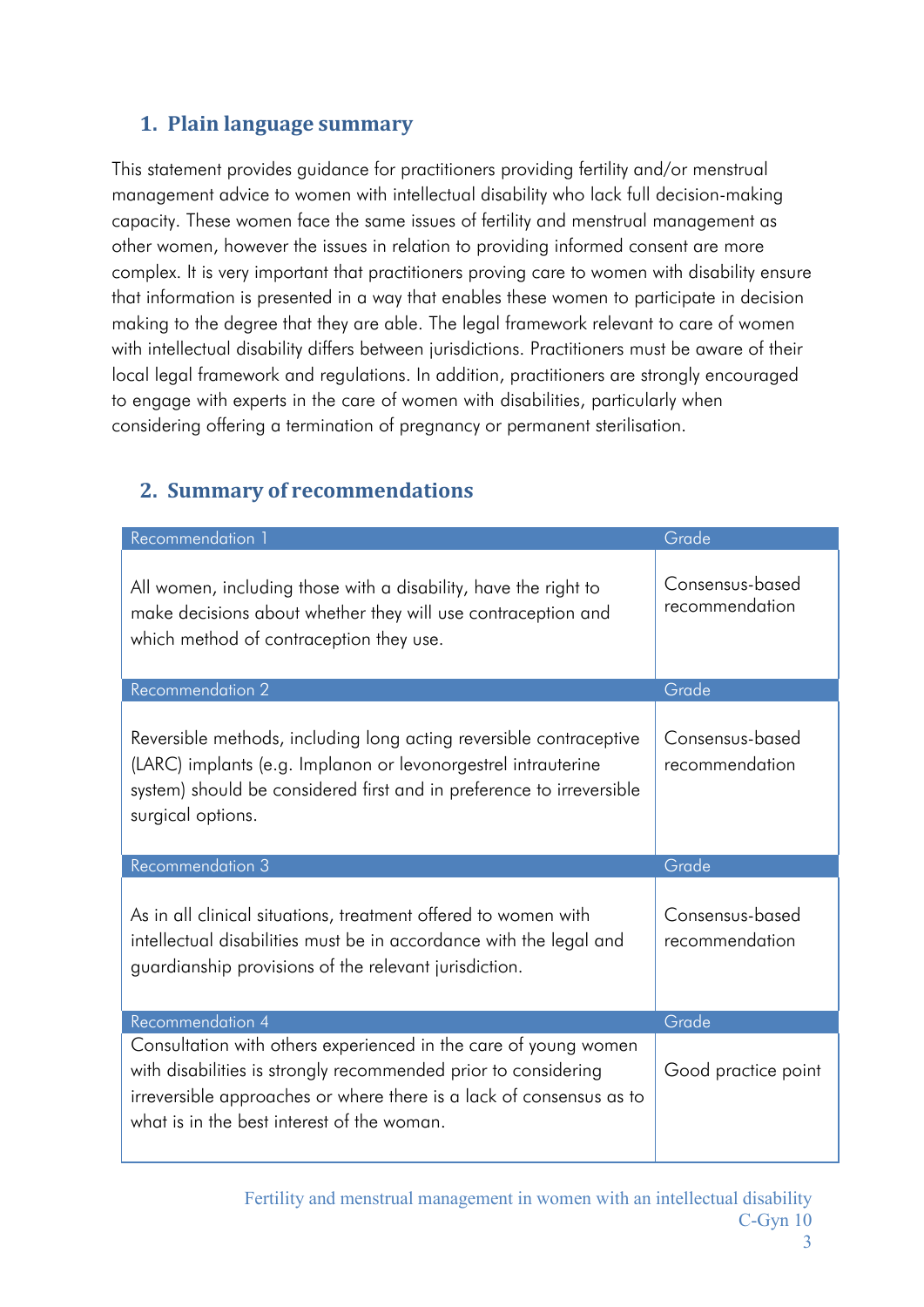## <span id="page-3-0"></span>**3. Discussion and recommendations**

. All women, including those with a disability, have the right to participate in decision making about whether they will use contraception and which method of contraception they use. It is a fundamental legal and ethical principle that a patient's informed consent must be obtained before an examination or treatment may be conducted <sup>1</sup>

Women with an intellectual disability face the same issues of fertility and menstrual management as other women, however the issues in relation to providing informed consent are more complex and differ between jurisdictions<sup>2</sup>.

Although women with an intellectual disability may have difficulty fully comprehending the nature, extent, consequences, and risks associated with a specific medical treatment, every effort should be made to help them understand the proposed treatment. To enable this to occur women should be provided with accessible and accurate information and any additional supports required to enable them to make their own decisions.

| Recommendation 1                                                                                                                                                           | Grade                             |
|----------------------------------------------------------------------------------------------------------------------------------------------------------------------------|-----------------------------------|
| All women, including those with a disability, have the right to<br>make decisions about whether they will use contraception and<br>which method of contraception they use. | Consensus-based<br>recommendation |

The focus of care must be the woman's quality of life and her reproductive rights. Women with an intellectual disability should be assessed and provided with choices that offer the most benefit for them with the least risks and side effects as would be considered for women of the same age and reproductive circumstances but without an intellectual disability. Reversible methods, including long acting reversible contraceptive (LARC) implants (e.g. Implanon or levonorgestrel intrauterine system) should be considered first and in preference to irreversible surgical options.

| Recommendation 2                                                                                                                                                                                                                 | Grade                             |
|----------------------------------------------------------------------------------------------------------------------------------------------------------------------------------------------------------------------------------|-----------------------------------|
| Reversible methods, including long acting reversible contraceptive<br>(LARC) implants (e.g. Implanon or levonorgestrel intrauterine<br>system) should be considered first and in preference to irreversible<br>surgical options. | Consensus-based<br>recommendation |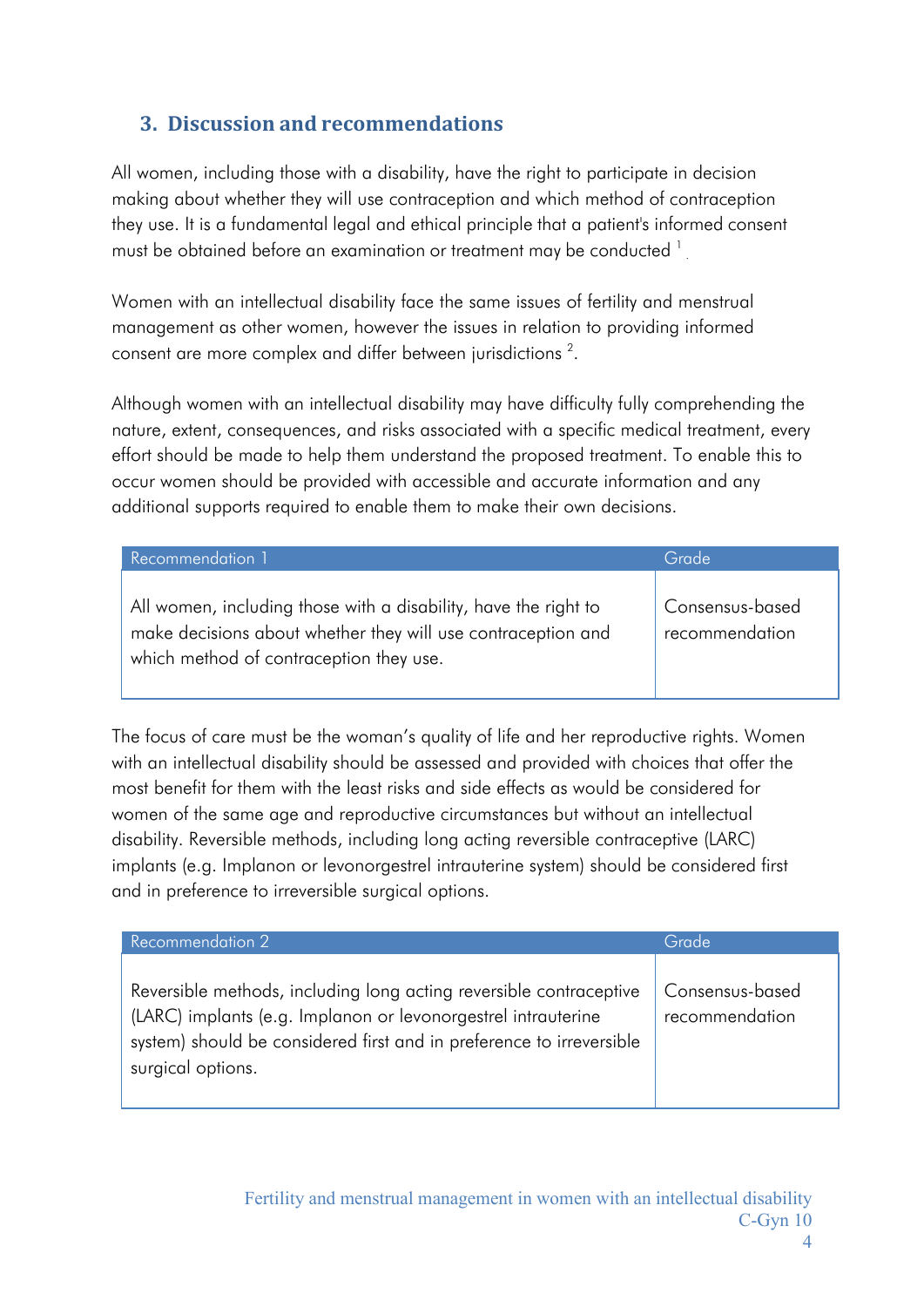Some women with an intellectual disability may lack the capacity to provide legally valid consent even with appropriate support. The laws regarding this situation are different in Australia and New Zealand and subtly different in each Australian state and territory.

Where the treatment proposed is minor and reversible and a woman has been previously assessed as lacking capacity to consent, a practitioner should obtain written legal consent from a substitute decision maker as defined by the relevant local laws. Further advice should be sought if a woman has communicated that she does not agree to a proposed treatment or if there is no substitute decision maker available.

Where it is felt by the practitioner the woman may lack capacity to provide informed consent, advice should be sought from a medical professional qualified to make a capacity assessment (for example, a neuropsychologist or psychiatrist). Persons with serious impairment in some areas of mental function may still be able to participate in decisions affecting their reproduction.

When recommending procedures that are intended or are reasonably likely to render a woman permanently infertile or involve a termination of pregnancy, consultation with others, who are experts in the care of women with disabilities, is strongly recommended.

 $^3$  Regulations vary by state and territory  $^4$  Practitioners must be aware of local regulations Permanent sterilisation of women who lack capacity to give consent and of all children, in all states and territories of Australia mandates an application to an independent tribunal or statutory body. The common law position in Australia is determined by the Marion case regarding the provision of these types of procedures to women with intellectual disability who lack decision making capacity.

best interests of the child  $5$ In New Zealand, provided the patient is not a minor, the legal guardian can consent to sterilisation. When there is not unanimity between the views of the doctor, the patient, their families and the legal guardian despite providing the time, information and supportive resources needed to reach a unanimous decision, advice from other experts or an ethics committee should be sought before proceeding. In rare cases where unanimity cannot be reached clinicians may need to obtain a legal opinion on whether to seek authority from the High Court. Welfare guardians are specifically prohibited from consenting to sterilisation in minors. A court order must be sought to determine if sterilisation is in the

The legal consent process for a termination of pregnancy also differs between Australia and New Zealand. In Australia, as for sterilisation, an application to an independent tribunal or statutory body is required. In New Zealand in any case where the patient lacks the capacity to consent, by reason of mental incapacity, to an abortion, an abortion can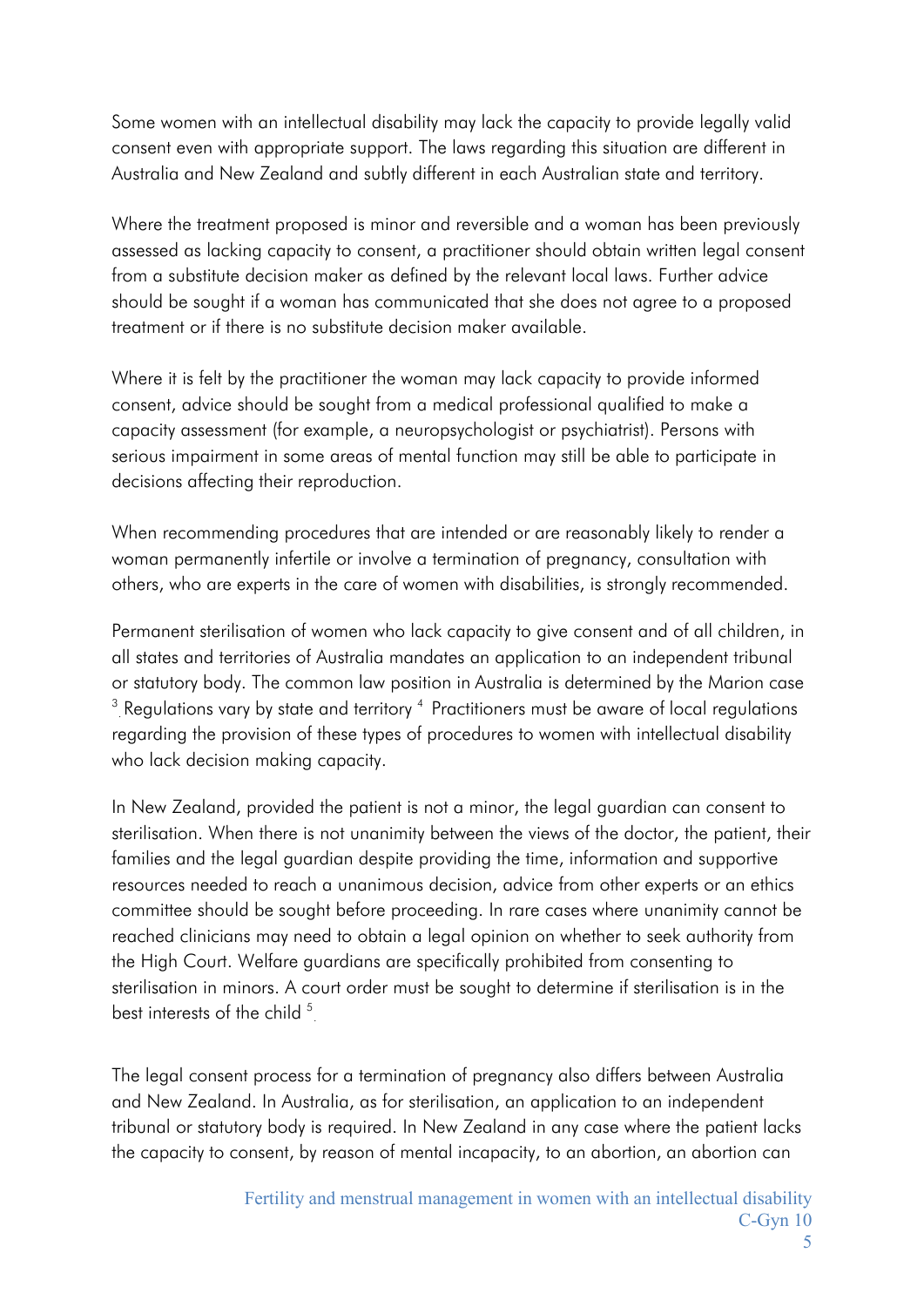abortion  $\frac{6}{5}$ be performed provided this is supported by two Ministry of Justice appointed certifying consultants and they have sought advice from an expert experienced in the assessment of the patient's condition and the likely effect on it of the continuance of the pregnancy or an

| <b>Recommendation 3</b>                                                                                                                                                                                                                                | Grade                             |
|--------------------------------------------------------------------------------------------------------------------------------------------------------------------------------------------------------------------------------------------------------|-----------------------------------|
| As in all clinical situations, treatment offered to women with<br>intellectual disabilities must be in accordance with the legal and<br>guardianship provisions of the relevant jurisdiction.                                                          | Consensus-based<br>recommendation |
| <b>Recommendation 4</b>                                                                                                                                                                                                                                | Grade                             |
| Consultation with others experienced in the care of young<br>women with disabilities is strongly recommended prior to<br>considering irreversible approaches or where there is a lack of<br>consensus as to what is in the best interest of the woman. | Good practice point               |

## <span id="page-5-0"></span>**4. References and endnotes**

<sup>1</sup> In New Zealand patient rights to informed consent are specified under the Code of Health and Disability Services Consumers' Rights 1996 ("Code of Rights")

<sup>2</sup> In New Zealand, the adult guardianship law, the Protection of Personal and Property Rights Act 1988 and the right to informed consent under the Code of Health and Disability Services Consumers' Rights 1996 ("Code of Rights") are the main legislation that applies to adults with impaired capacity.

<sup>3</sup> Secretary, Department of Health and Community Services (NT) v JWB and SMB (1992) 175 CLR 218 (Marion's Case).

<sup>4</sup> People with disability in Australia 2020. [https://www.aihw.gov.au/reports/disability/people-with-disability-in](https://www.aihw.gov.au/reports/disability/people-with-disability-in-australia/contents/summary)[australia/contents/summary](https://www.aihw.gov.au/reports/disability/people-with-disability-in-australia/contents/summary)

<sup>5</sup> Consent for sterilisation in mentally incompetent adults is governed by the "Protection of Personal and Property Rights, 1977. This act outlines the powers and duties of welfare guardians.

<sup>6</sup> Contraception, Sterilisation, and Abortion Act 1977, section 34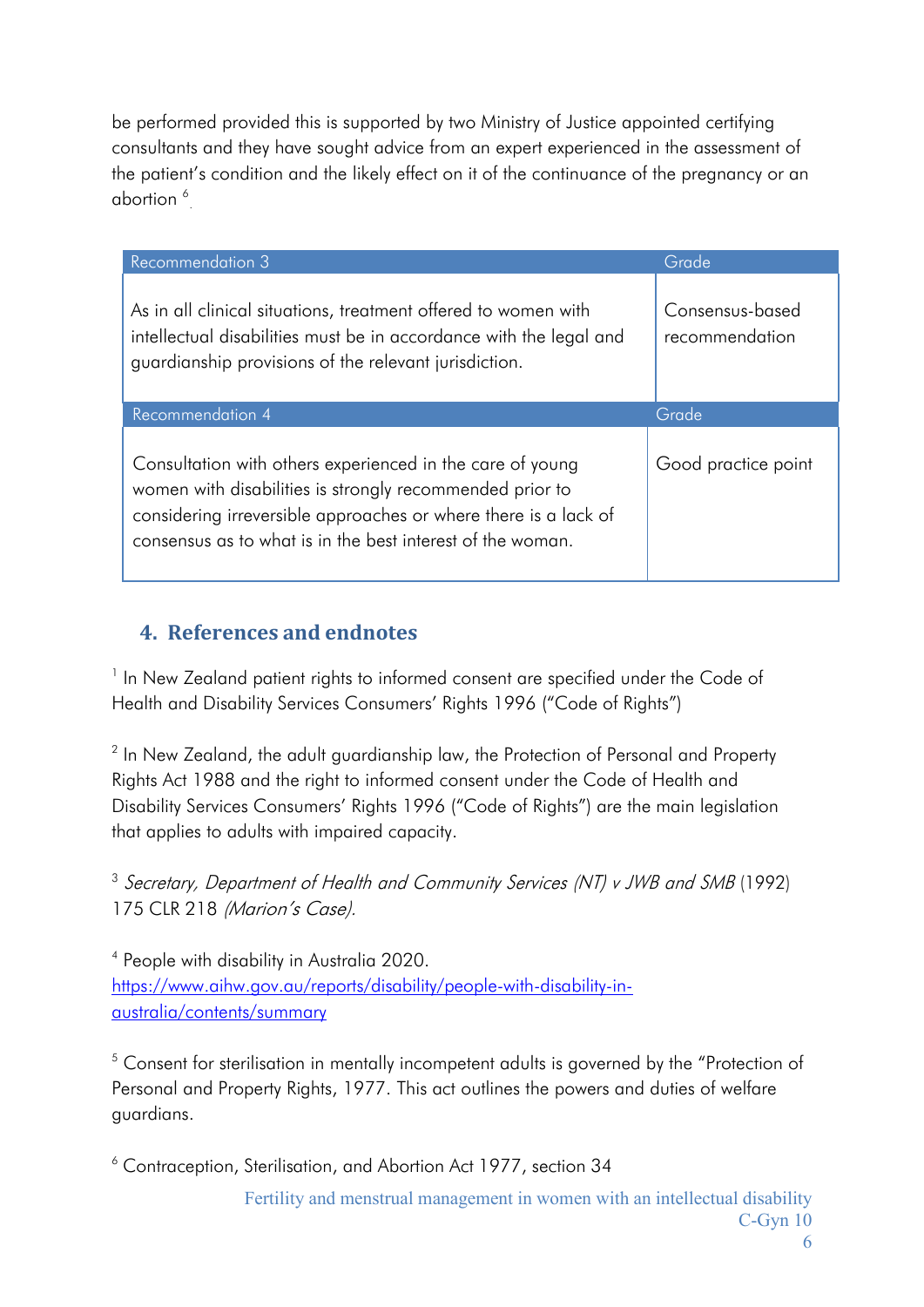## <span id="page-6-0"></span>**Other suggested reading**

Family Court of Australia: <http://www.familycourt.gov.au/>

Family Court of New Zealand: <http://www.courts.govt.nz/family/>

The relevant Guardianship authority in States and Territories in Australia can be located in the Office of the Public Advocate's Interstate Offices and Tribunals. [http://www.opa.sa.gov.au/resources/links/interstate\\_juridisctions](http://www.opa.sa.gov.au/resources/links/interstate_juridisctions)

New Zealand Protect of Personal and Property Rights 1988. <http://www.legislation.govt.nz/act/public/1988/0004/latest/whole.html#DLM126587>

New Zealand Contraception, Sterilisation, and Abortion Act 1977. <http://www.legislation.govt.nz/act/public/1977/0112/latest/whole.html#DLM18513>

Coles Medical Practice in New Zealand. [https://www.mcnz.org.nz/assets/News-and-](https://www.mcnz.org.nz/assets/News-and-Publications/V6-Coles-Medical-Book-2017.pdf)[Publications/V6-Coles-Medical-Book-2017.pdf](https://www.mcnz.org.nz/assets/News-and-Publications/V6-Coles-Medical-Book-2017.pdf)

The Sterilisation of Girls and Young Women in Australia. Australian Human Rights Commission. [https://humanrights.gov.au/our-work/sterilisation-girls-and-young-women-australia-issues-and](https://humanrights.gov.au/our-work/sterilisation-girls-and-young-women-australia-issues-and-progress)[progress](https://humanrights.gov.au/our-work/sterilisation-girls-and-young-women-australia-issues-and-progress)

Consent and contraception. A Comparative Analysis of the Legal Frameworks for Accessing Contraception. Women With Disabilities ACT. [https://www.wwdact.org.au/wp](https://www.wwdact.org.au/wp-content/uploads/2018/04/WWDACT-Contraception-and-Consent-Final-Report.pdf)[content/uploads/2018/04/WWDACT-Contraception-and-Consent-Final-Report.pdf](https://www.wwdact.org.au/wp-content/uploads/2018/04/WWDACT-Contraception-and-Consent-Final-Report.pdf)

## <span id="page-6-1"></span>**Links to other College statements**

Consent and provision of information to patients in Australia regarding proposed treatment. (C-Gen 02a) [https://ranzcog.edu.au/RANZCOG\\_SITE/media/RANZCOG-](https://ranzcog.edu.au/RANZCOG_SITE/media/RANZCOG-MEDIA/Women%27s%20Health/Statement%20and%20guidelines/Clinical%20-%20General/Consent-and-provision-of-information-to-patients-in-Australia-(C-Gen-2a).pdf?ext=.pdf)[MEDIA/Women%27s%20Health/Statement%20and%20guidelines/Clinical%20-](https://ranzcog.edu.au/RANZCOG_SITE/media/RANZCOG-MEDIA/Women%27s%20Health/Statement%20and%20guidelines/Clinical%20-%20General/Consent-and-provision-of-information-to-patients-in-Australia-(C-Gen-2a).pdf?ext=.pdf) [%20General/Consent-and-provision-of-information-to-patients-in-Australia-\(C-Gen-](https://ranzcog.edu.au/RANZCOG_SITE/media/RANZCOG-MEDIA/Women%27s%20Health/Statement%20and%20guidelines/Clinical%20-%20General/Consent-and-provision-of-information-to-patients-in-Australia-(C-Gen-2a).pdf?ext=.pdf)[2a\).pdf?ext=.pdf](https://ranzcog.edu.au/RANZCOG_SITE/media/RANZCOG-MEDIA/Women%27s%20Health/Statement%20and%20guidelines/Clinical%20-%20General/Consent-and-provision-of-information-to-patients-in-Australia-(C-Gen-2a).pdf?ext=.pdf)

Consent and provision of information to patients in New Zealand regarding proposed treatment (C-Gen 02b)

[https://ranzcog.edu.au/RANZCOG\\_SITE/media/RANZCOG-](https://ranzcog.edu.au/RANZCOG_SITE/media/RANZCOG-MEDIA/Women%27s%20Health/Statement%20and%20guidelines/Clinical%20-%20General/Consent-and-provision-of-information-NZ-(C-Gen-2b).pdf?ext=.pdf)[MEDIA/Women%27s%20Health/Statement%20and%20guidelines/Clinical%20-](https://ranzcog.edu.au/RANZCOG_SITE/media/RANZCOG-MEDIA/Women%27s%20Health/Statement%20and%20guidelines/Clinical%20-%20General/Consent-and-provision-of-information-NZ-(C-Gen-2b).pdf?ext=.pdf) [%20General/Consent-and-provision-of-information-NZ-\(C-Gen-2b\).pdf?ext=.pdf](https://ranzcog.edu.au/RANZCOG_SITE/media/RANZCOG-MEDIA/Women%27s%20Health/Statement%20and%20guidelines/Clinical%20-%20General/Consent-and-provision-of-information-NZ-(C-Gen-2b).pdf?ext=.pdf)

Emergency Contraception (C-Gyn 11) [https://ranzcog.edu.au/RANZCOG\\_SITE/media/RANZCOG-](https://ranzcog.edu.au/RANZCOG_SITE/media/RANZCOG-MEDIA/Women%27s%20Health/Statement%20and%20guidelines/Clinical%20-%20Gynaecology/Emergency-contraception-(C-Gyn-11).pdf?ext=.pdf)[MEDIA/Women%27s%20Health/Statement%20and%20guidelines/Clinical%20-](https://ranzcog.edu.au/RANZCOG_SITE/media/RANZCOG-MEDIA/Women%27s%20Health/Statement%20and%20guidelines/Clinical%20-%20Gynaecology/Emergency-contraception-(C-Gyn-11).pdf?ext=.pdf) [%20Gynaecology/Emergency-contraception-\(C-Gyn-11\).pdf?ext=.pdf](https://ranzcog.edu.au/RANZCOG_SITE/media/RANZCOG-MEDIA/Women%27s%20Health/Statement%20and%20guidelines/Clinical%20-%20Gynaecology/Emergency-contraception-(C-Gyn-11).pdf?ext=.pdf)

Long Acting Reversible Contraception (LARC) (C-Gyn 34 [https://ranzcog.edu.au/RANZCOG\\_SITE/media/RANZCOG-](https://ranzcog.edu.au/RANZCOG_SITE/media/RANZCOG-MEDIA/Women%27s%20Health/Statement%20and%20guidelines/Clinical%20-%20Gynaecology/Long-acting-reversible-contraception-(C-Gyn-34)-Review-July-2017.pdf?ext=.pdf)[MEDIA/Women%27s%20Health/Statement%20and%20guidelines/Clinical%20-](https://ranzcog.edu.au/RANZCOG_SITE/media/RANZCOG-MEDIA/Women%27s%20Health/Statement%20and%20guidelines/Clinical%20-%20Gynaecology/Long-acting-reversible-contraception-(C-Gyn-34)-Review-July-2017.pdf?ext=.pdf)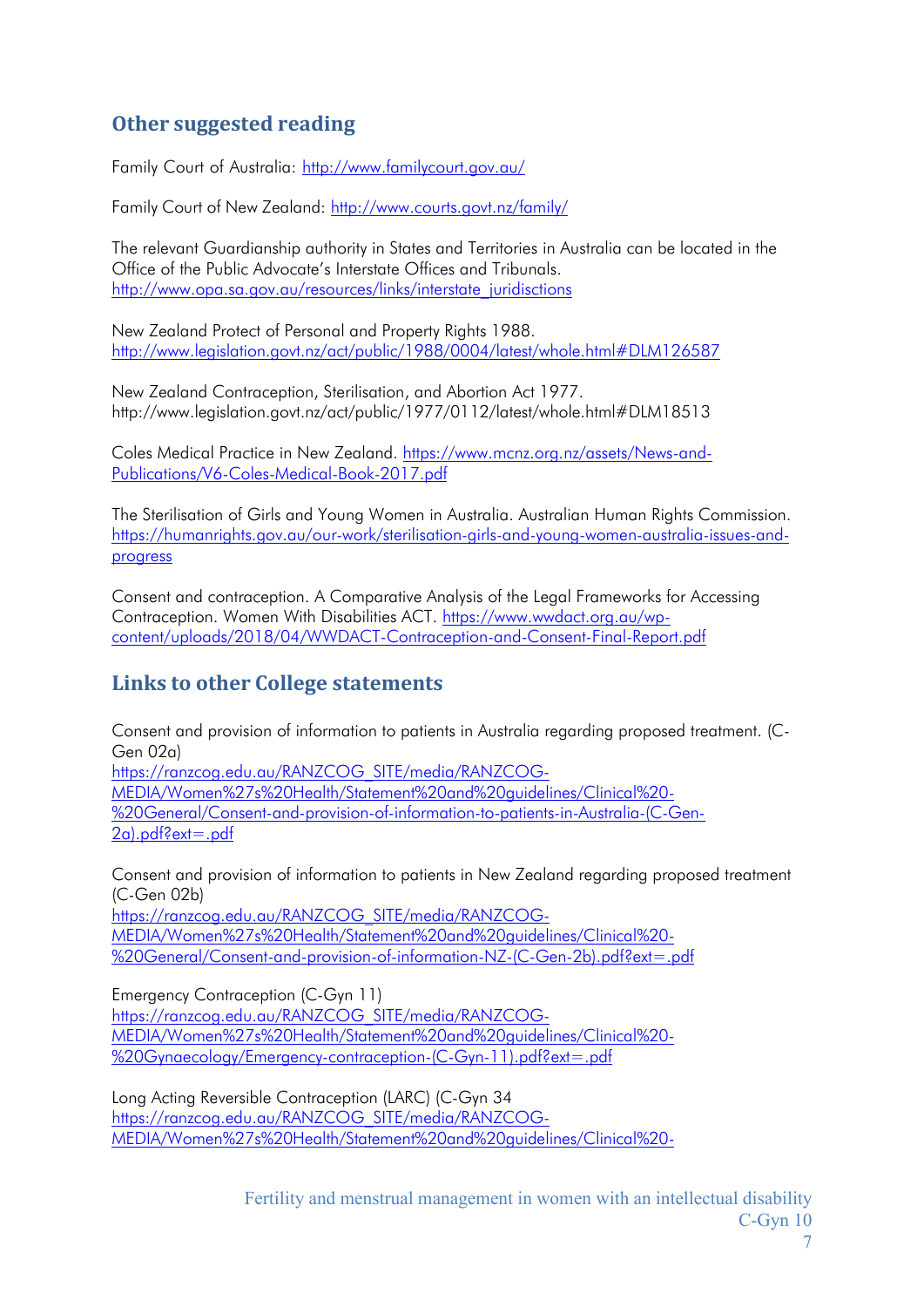[%20Gynaecology/Long-acting-reversible-contraception-\(C-Gyn-34\)-Review-July-](https://ranzcog.edu.au/RANZCOG_SITE/media/RANZCOG-MEDIA/Women%27s%20Health/Statement%20and%20guidelines/Clinical%20-%20Gynaecology/Long-acting-reversible-contraception-(C-Gyn-34)-Review-July-2017.pdf?ext=.pdf)[2017.pdf?ext=.pdf](https://ranzcog.edu.au/RANZCOG_SITE/media/RANZCOG-MEDIA/Women%27s%20Health/Statement%20and%20guidelines/Clinical%20-%20Gynaecology/Long-acting-reversible-contraception-(C-Gyn-34)-Review-July-2017.pdf?ext=.pdf)

Evidence-based Medicine, Obstetrics and Gynaecology (C-Gen 15) [https://ranzcog.edu.au/RANZCOG\\_SITE/media/RANZCOG-](https://ranzcog.edu.au/RANZCOG_SITE/media/RANZCOG-MEDIA/Women%27s%20Health/Statement%20and%20guidelines/Clinical%20-%20General/Evidence-based_Medicine_Obstetrics_and_Gynaecology_(C-Gen-15)-March-2021.pdf?ext=.pdf)[MEDIA/Women%27s%20Health/Statement%20and%20guidelines/Clinical%20-](https://ranzcog.edu.au/RANZCOG_SITE/media/RANZCOG-MEDIA/Women%27s%20Health/Statement%20and%20guidelines/Clinical%20-%20General/Evidence-based_Medicine_Obstetrics_and_Gynaecology_(C-Gen-15)-March-2021.pdf?ext=.pdf) [%20General/Evidence-based\\_Medicine\\_Obstetrics\\_and\\_Gynaecology\\_\(C-Gen-15\)-March-](https://ranzcog.edu.au/RANZCOG_SITE/media/RANZCOG-MEDIA/Women%27s%20Health/Statement%20and%20guidelines/Clinical%20-%20General/Evidence-based_Medicine_Obstetrics_and_Gynaecology_(C-Gen-15)-March-2021.pdf?ext=.pdf)[2021.pdf?ext=.pdf](https://ranzcog.edu.au/RANZCOG_SITE/media/RANZCOG-MEDIA/Women%27s%20Health/Statement%20and%20guidelines/Clinical%20-%20General/Evidence-based_Medicine_Obstetrics_and_Gynaecology_(C-Gen-15)-March-2021.pdf?ext=.pdf)

Investigation of intermenstrual and postcoital bleeding. [https://ranzcog.edu.au/RANZCOG\\_SITE/media/RANZCOG-](https://ranzcog.edu.au/RANZCOG_SITE/media/RANZCOG-MEDIA/Women%27s%20Health/Statement%20and%20guidelines/Clinical%20-%20Gynaecology/Investigation-of-intermenstrual-and-postcoital-bleeding(C-Gyn-6)-March-2018.pdf?ext=.pdf)[MEDIA/Women%27s%20Health/Statement%20and%20guidelines/Clinical%20-](https://ranzcog.edu.au/RANZCOG_SITE/media/RANZCOG-MEDIA/Women%27s%20Health/Statement%20and%20guidelines/Clinical%20-%20Gynaecology/Investigation-of-intermenstrual-and-postcoital-bleeding(C-Gyn-6)-March-2018.pdf?ext=.pdf) [%20Gynaecology/Investigation-of-intermenstrual-and-postcoital-bleeding\(C-Gyn-6\)-March-](https://ranzcog.edu.au/RANZCOG_SITE/media/RANZCOG-MEDIA/Women%27s%20Health/Statement%20and%20guidelines/Clinical%20-%20Gynaecology/Investigation-of-intermenstrual-and-postcoital-bleeding(C-Gyn-6)-March-2018.pdf?ext=.pdf)[2018.pdf?ext=.pdf](https://ranzcog.edu.au/RANZCOG_SITE/media/RANZCOG-MEDIA/Women%27s%20Health/Statement%20and%20guidelines/Clinical%20-%20Gynaecology/Investigation-of-intermenstrual-and-postcoital-bleeding(C-Gyn-6)-March-2018.pdf?ext=.pdf)

Heavy menstrual bleeing. Patient information. <https://ranzcog.edu.au/womens-health/patient-information-resources/heavy-menstrual-bleeding>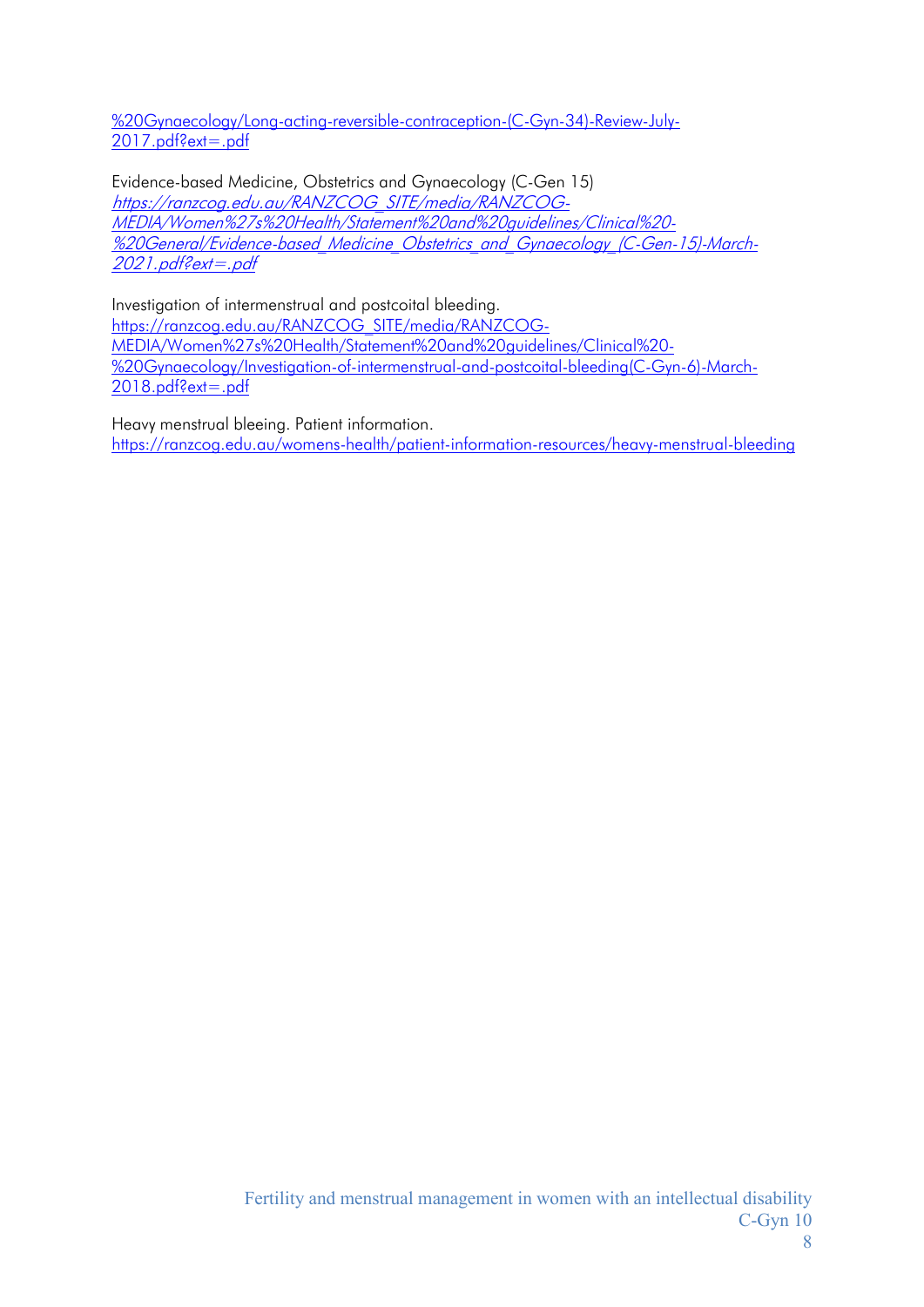## <span id="page-8-0"></span>**Appendices**

|  |  |  |  | <b>Appendix A Women's Health Committee Membership</b> |
|--|--|--|--|-------------------------------------------------------|
|--|--|--|--|-------------------------------------------------------|

| Name                              | Position on Committee              |
|-----------------------------------|------------------------------------|
| Professor Yee Leung               | <b>Chair and Board Member</b>      |
| Dr Gillian Gibson                 | Deputy Chair, Gynaecology          |
|                                   | Deputy Chair, Obstetrics and       |
| Dr Scott White                    | Subspecialties Representative      |
| Dr Jared Watts                    | Member and EAC Representative      |
| Dr Kristy Milward                 | Member and Councillor              |
| Dr Will Milford                   | Member and Councillor              |
| Dr Frank O'Keeffe                 | Member and Councillor              |
| Prof Steve Robson                 | Member                             |
| Professor Sue Walker              | Member                             |
| Dr Roy Watson                     | Member and Councillor              |
| Dr Susan Fleming                  | Member and Councillor              |
| Dr Sue Belgrave                   | Member and Councillor              |
| Dr Marilyn Clarke                 | <b>ATSI</b> Representative         |
| Associate Professor Kirsten Black | Member                             |
| Dr Thangeswaran Rudra             | Member                             |
| Dr Nisha Khot                     | Member and SIMG Representative     |
| Dr Judith Gardiner                | Diplomate Representative           |
| Dr Angela Brown                   | Midwifery Representative Australia |
|                                   | Midwifery Representative New       |
| Adrienne Priday                   | Zealand                            |
| Ms Ann Jorgensen                  | <b>Community Representative</b>    |
| Dr Ashleigh Seiler                | Trainee Representative             |
|                                   | Co-opted member (ANZJOG            |
| Prof Caroline De Costa            | member)                            |
| Dr Christine Sammartino           | Observer                           |

#### <span id="page-8-1"></span>**Appendix B Overview of the development and review process for this statement**

#### i. Steps in developing and updating this statement

This statement was originally developed in February 1997 and was most recently reviewed in February 2021. The Women's Health Committee carried out the following steps in reviewing this statement:

- Declarations of interest were sought from all members prior to reviewing this statement.
- Structured clinical questions were developed and agreed upon.
- An updated literature search to answer the clinical questions was undertaken.
- At the February 2021 teleconference meeting, the existing consensus-based recommendations were reviewed and updated (where appropriate) based on the available body of evidence and clinical expertise. Recommendations were graded as set out below in Appendix B part iii)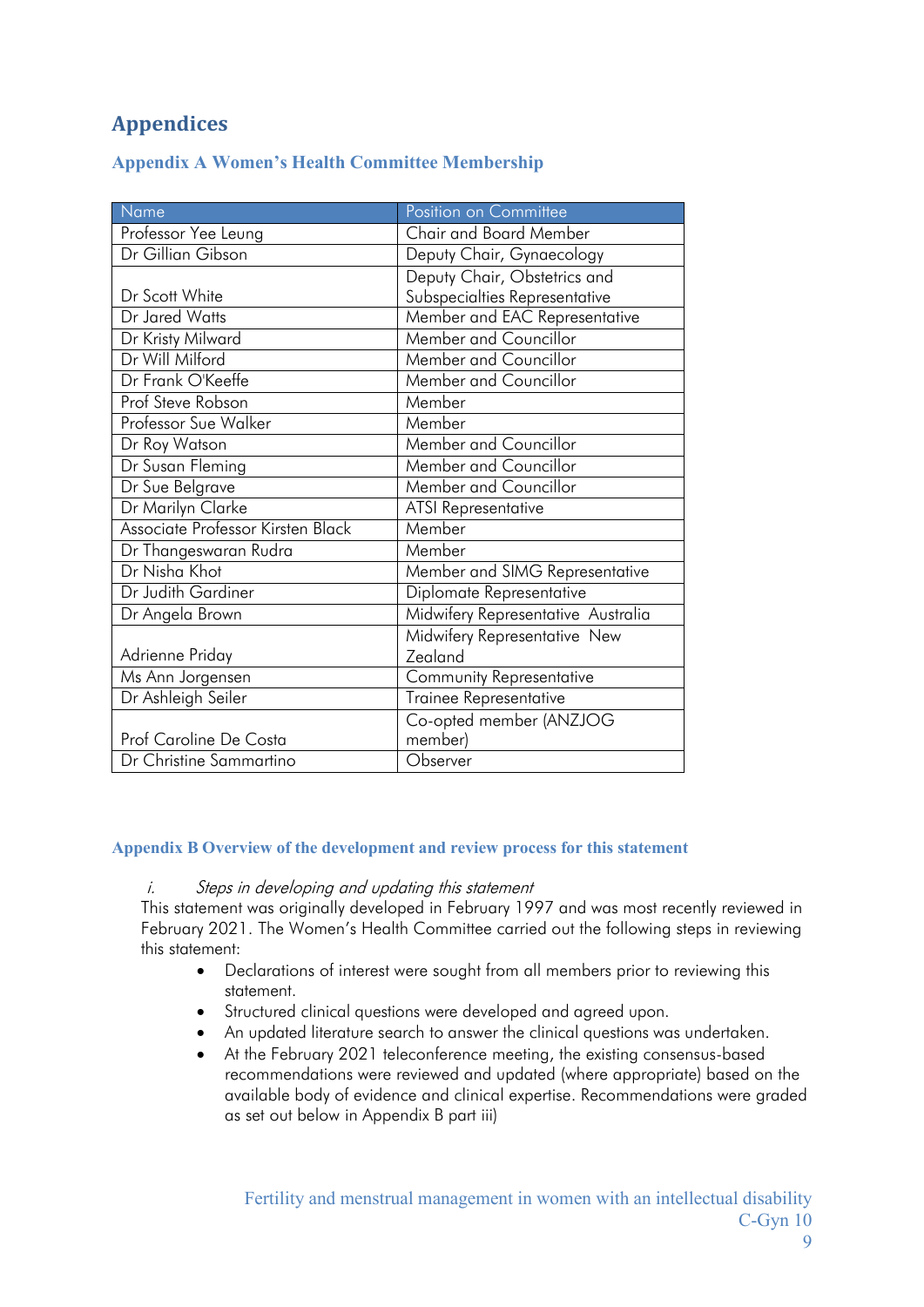#### ii. Declaration of interest process and management

Declaring interests is essential in order to prevent any potential conflict between the private interests of members, and their duties as part of the Women's Health Committee. A declaration of interest form specific to guidelines and statements was developed by

RANZCOG and approved by the RANZCOG Board in September 2012. The Women's Health Committee members were required to declare their relevant interests in writing on this form prior to participating in the review of this statement.

Members were required to update their information as soon as they become aware of any changes to their interests and there was also a standing agenda item at each meeting where declarations of interest were called for and recorded as part of the meeting minutes. There were no significant real or perceived conflicts of interest that required management

## during the process of updating this statement.

### iii. Grading of recommendations

Each recommendation in this College statement is given an overall grade as per the table below, based on the National Health and Medical Research Council (NHMRC) Levels of Evidence and Grades of Recommendations for Developers of Guidelines. Where no robust evidence was available but there was sufficient consensus within the Women's Health Committee, consensus-based recommendations were developed or existing ones updated and are identifiable as such. Consensus-based recommendations were agreed to by the entire committee. Good Practice Notes are highlighted throughout and provide practical guidance to facilitate implementation. These were also developed through consensus of the entire committee.

|                |  | Description                                                                                                    |
|----------------|--|----------------------------------------------------------------------------------------------------------------|
| Evidence-based |  | Body of evidence can be trusted to guide practice                                                              |
|                |  | Body of evidence can be trusted to guide practice in<br>most situations                                        |
|                |  | Body of evidence provides some support for<br>recommendation(s) but care should be taken in its<br>application |
|                |  | The body of evidence is weak and the<br>recommendation must be applied with caution                            |
|                |  | Recommendation based on clinical opinion and<br>expertise as insufficient evidence available                   |
|                |  | Practical advice and information based on clinical<br>opinion and expertise                                    |